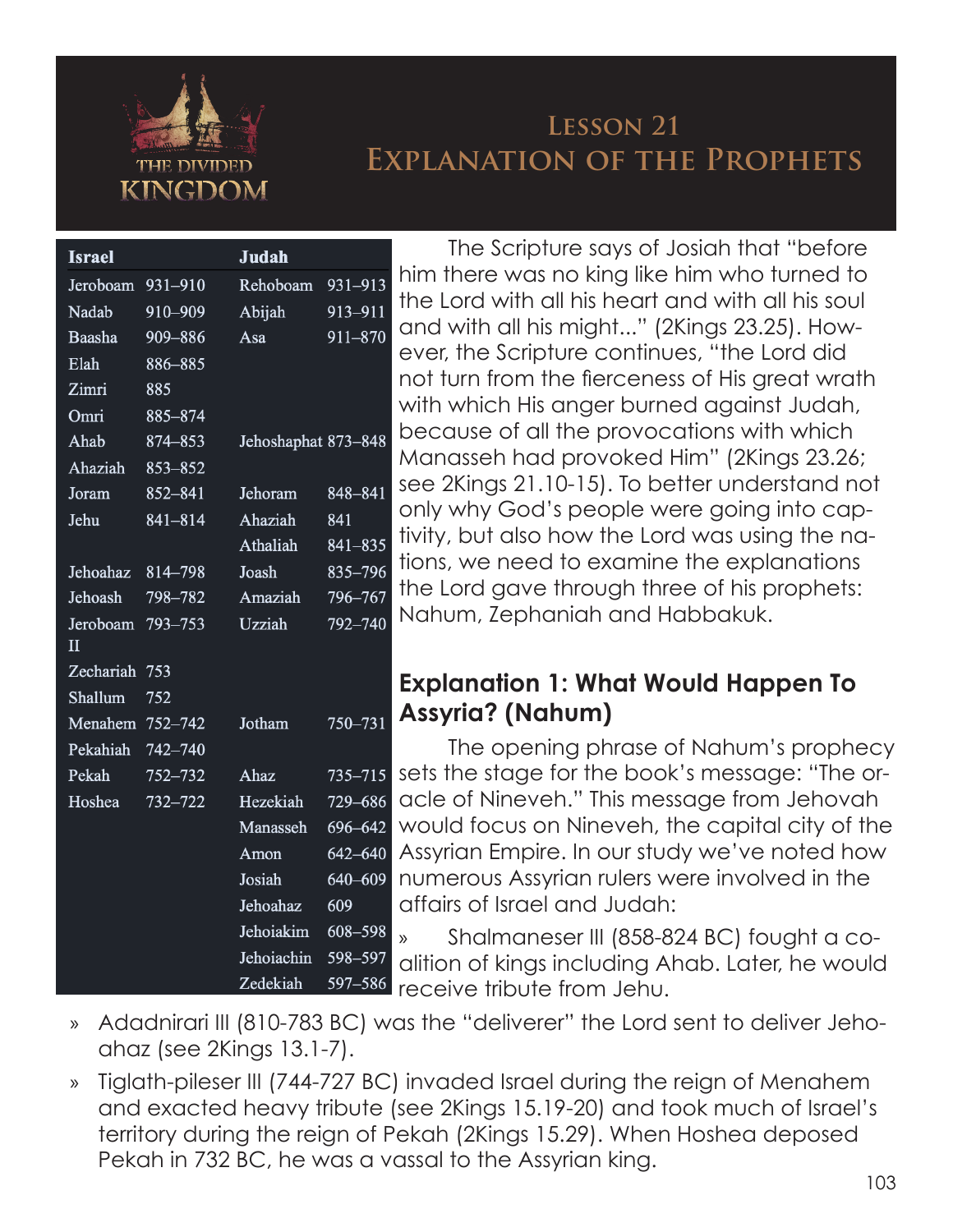- » Shalmaneser V (727-722 BC) invaded and laid siege to Samaria, carrying Israel away into captivity (2Kings 17.3ff).
- » Sennacherib (705-681 BC) invaded Judah in the days of Hezekiah, but the Lord demonstrated His awesome might in delivering His city (see 2Kings 18.13-19.36).
- » Esarhaddon (681-669 BC) and Ashurbanipal (669-627 BC) continued to exert dominance over Judah during the days of Manasseh and would extend Assyrian might into Egypt, conquering Thebes in 664 BC.

While no kings of Judah are mentioned in Nahum, a likely date would be toward the end of Manasseh's reign. The date would have been after the fall of Thebes in 664 BC (Nahum 3.8), but before the fall of Nineveh in 612. The name "Nahum" means "comfort" and is significant to the theme of the letter. God's people could take comfort that their Assyrian oppressors would be destroyed. But for the Assyrians there would be no comfort (Nahum 3.7).

## **The Message of Nahum:**

Hymn Describing Yahweh (1.2-11)

- » The hymn glorifies and praises the Lord for His attributes, focusing on His power and judgment.
- » His power which controls the forces of nature (vss. 3-6) would be felt by His enemies, namely Nineveh (vss.1,11).

Oracle of Two Verdicts (1.12-2.2)

- » Even though the Lord had used the Assyrians to afflict His people (1.12; cf. Isaiah 10.5-11), they would afflict His people no longer.
- » Judah could look forward to peace and blessings, but the Assyrians and their gods would be completely cut off (1.14).

Increased Confrontation (2.3-13)

- » This passage describes an attack (vss. 3-4) and even though there is a hurried defense (vs. 5), it would be ineffective (vss. 6-8). The city would be left open and defenseless (vss. 9-10).
- » Nineveh's former ferocity is now a source of mockery (vss. 11-12).
- » Even though it would be the Babylonians who would defeat the Assyrians, the Lord makes it clear that He is the reason they will fall. "I am against you…" (vs. 13).

"Woe, Bloody City" (3.1-7)

- » "Bloody city" was an apt description for Nineveh given her many atrocities (vss. 1-4).
- » But since the Lord was against them (vs. 5) she would be devastated and brought to shame.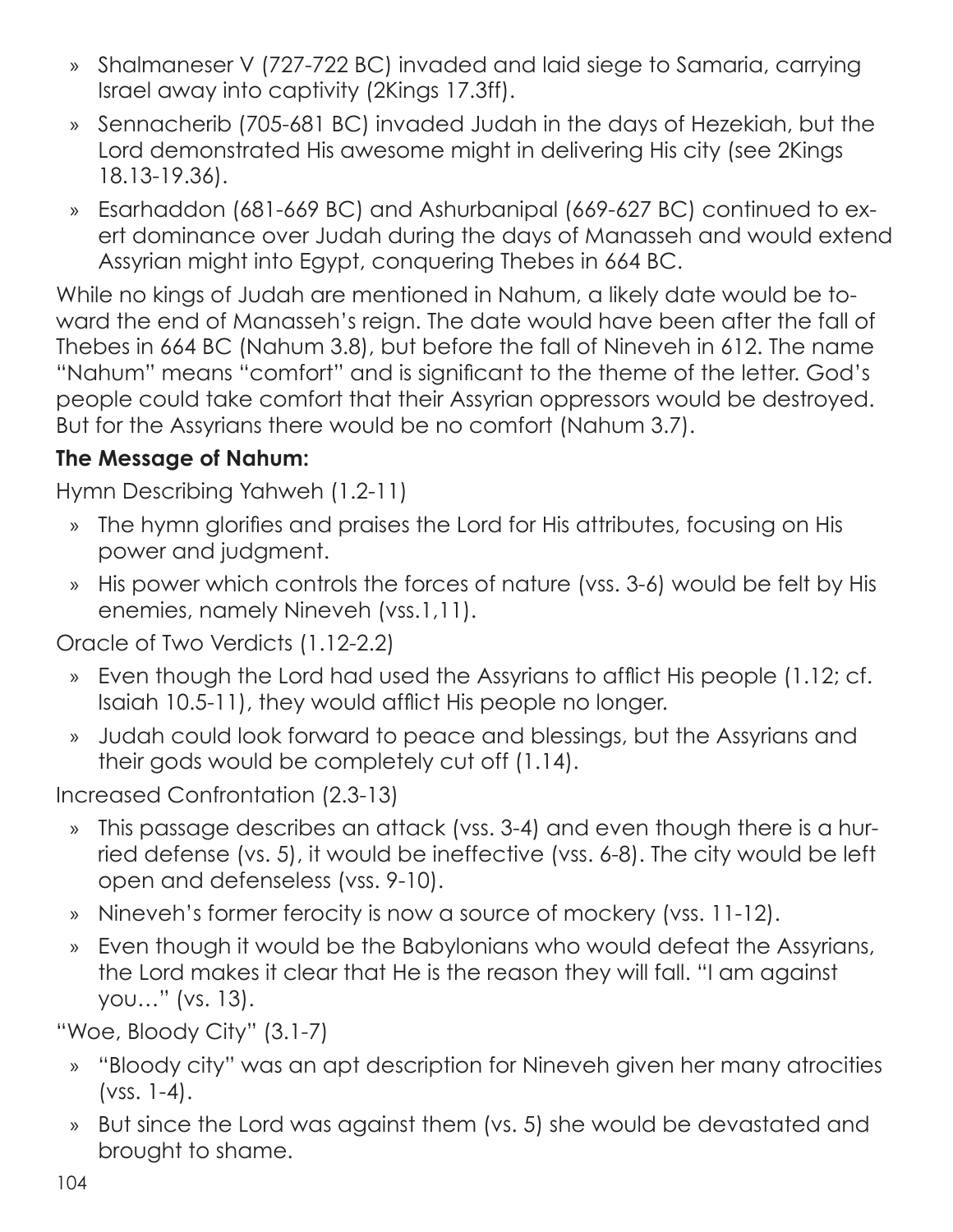A Satire Against Might (3.8-13)

- » Nahum was probably penned at the height of Assyrian power, shortly after the defeat of Thebes (No-amon, see 3.8).
- » No one at that time would have thought Assyria could fall, but they would because the Lord had declared it!

Useless Preparations (3.14-19)

- » Assyria might have boasted in her numerous merchants and guards, but they would be of no avail. She would be devastated like locusts consume vegetation.
- » Ultimately, nothing could prevent Assyria's fall. Her wound was incurable.

## **Major Themes:**

- 1. The Lord is faithful. Nahum uses the name "Yahweh" (Lord) 13 times in the letter. This was His covenant name and emphasized that He would remain faithful to His people and destroy His enemies (see 1.7-8).
- 2. He is Lord of ALL the earth. The Lord had used the Assyrians to punish His people, but now He would punish the Assyrians (1.12-13). He would do this because He is Lord over all people!
- 3. Thus, His people have hope. When Nahum wrote his prophecy, Assyria was completely dominant. But God's people could believe in a better future because their Lord had promised it (see 1.15-2.2).

# **Explanation 2: What Would Happen To God's People? (Zephaniah)**

The prophet Zephaniah was another great-grandson of Hezekiah and prophesied during the reign of his cousin Josiah (see Zephaniah 1.1). It seems

likely that Zephaniah's prophecies occurred shortly after the Law was found and were intended to aid Josiah's reforms. It's clear from the text that the people had not yet given up their idols (Zephaniah 1.5), yet the Lord was still offering the people hope if they would repent (Zephaniah 2.1-3). Furthermore, Zephaniah uses numerous quotations from Deuteronomy indicating that the Law had been found and would have been familiar to the people:

#### **The Message of Zephaniah: the Day of the Lord**

The day of judgment (1.2-3.8)

- Zeph 1.13; Deut 28.30.
- Zeph 1.13; Deut. 28.39.
- Zeph 1.15; Deut 28.53,55,57.
- Zeph 1.15; Deut 4.11.
- Zeph 1.17; Deut 28.29.
- Zeph 1.18; Deut 32.21-22.
- Zeph 3.5; Deut 32.4.
- Zeph 3.17; Deut 28.63; 30.9.
- Zeph 3.19-20; Deut 26.19.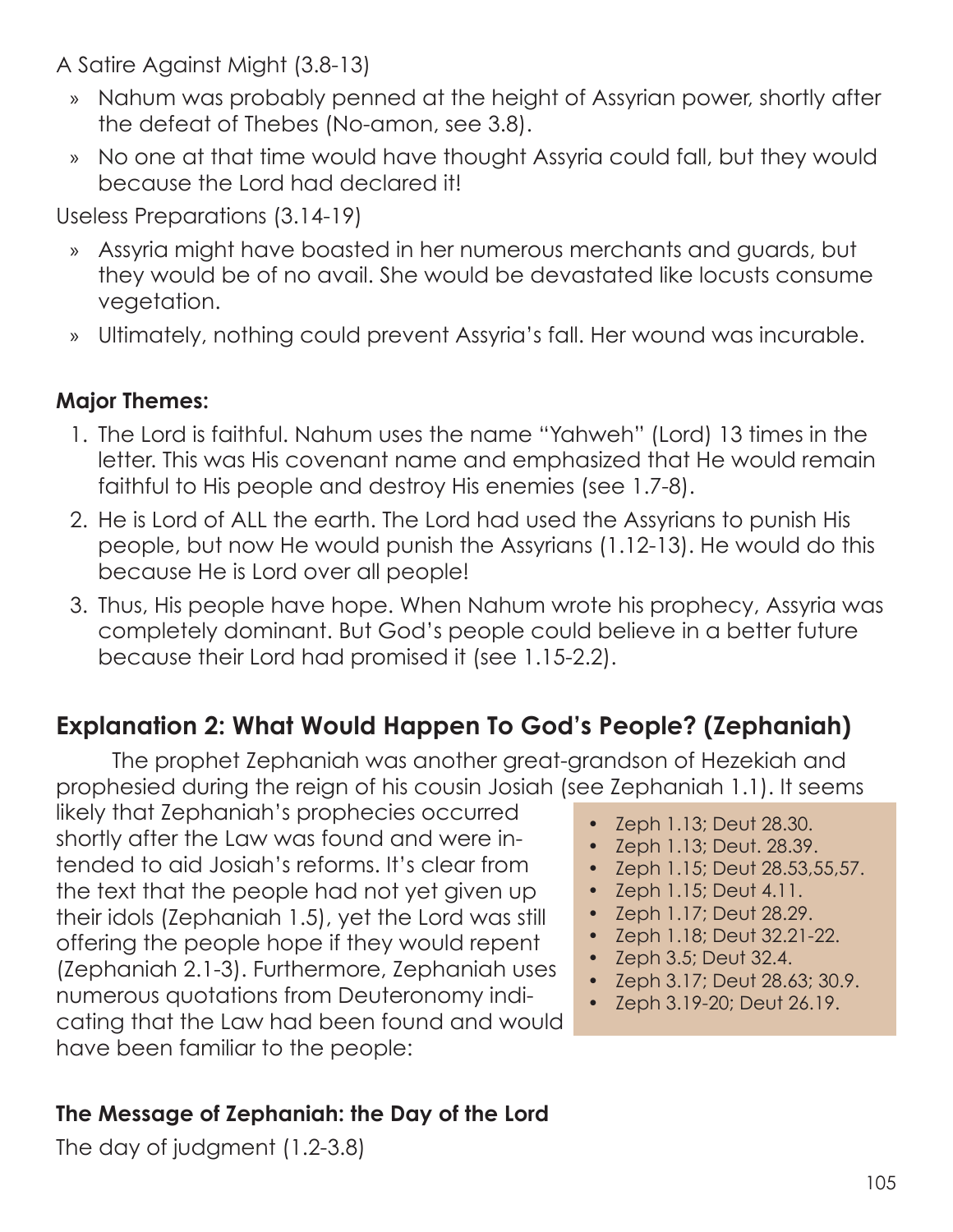- » God's judgment on the world (1.2-3) and on Judah and Jerusalem (1.4-6).
- » The day of the Lord announced (1.7).
- » Judgments on that day against God's people (1.8-13) and on the world (1.14-18).
- » How the people should respond (2.1-3).
- » Judgments on the nations (2.4-15) and on Jerusalem (3.1-7).

The day of hope (3.8-20)

- » His people called to "wait" for the Lord (3.8)
- » Return of His people (3.9-10)
- » Restoration of a sinful people (3.11-13)
- » Rejoicing of a saved people (3.14-20)

#### **Lessons Regarding the Day of the Lord**

- 1. Two sides of the Day: In Zephaniah's prophecy the Day of the Lord is both a day of punishment (1.8-9, 14-18) and a day of blessing (3.11, 16-17). The New Testament refers to the day in the same way, as a day of destruction (2Peter 3.10) and a day of promise (2Peter 3.13). Furthermore, Zephaniah shows how both aspects of the Day are related, i.e. God's judgments on that day are necessary so that God's remnant can be blessed (see Zephaniah 3.8, 19-20). We would do well to remember this when we question God's judgment on this world: His judgment MUST happen if we are to truly be saved.
- 2. The Day is near: Zephaniah declared that the Day when God would judge Jerusalem was near (1.7,14) even though it still be several years before God destroyed the city and Temple. But the Day is emphasized as being near so that the wicked might repent (1.12) and so that the righteous might be comforted (3.8). The New Testament emphasizes the nearness of that day for the same reasons (see 2Peter 3.10)
- 3. Preparations can be made: That is the message of Zephaniah 2.1-3. The Day is coming, but if the people would turn and seek the Lord they look forward to that Day, rather than dread His approach. We are encouraged to do the same (see 2Peter 3.14-15).

# **Explanation 3: How Would God Use Babylon? (Habbakuk)**

106 For centuries the Babylonians and Assyrians had striven for mastery of Mesopotamia... and the entire ancient near east. For much of the divided kingdom period Assyria had been the dominant power, but the Lord declared to Hezekiah that it was the Babylonians who would take his treasures and even his sons